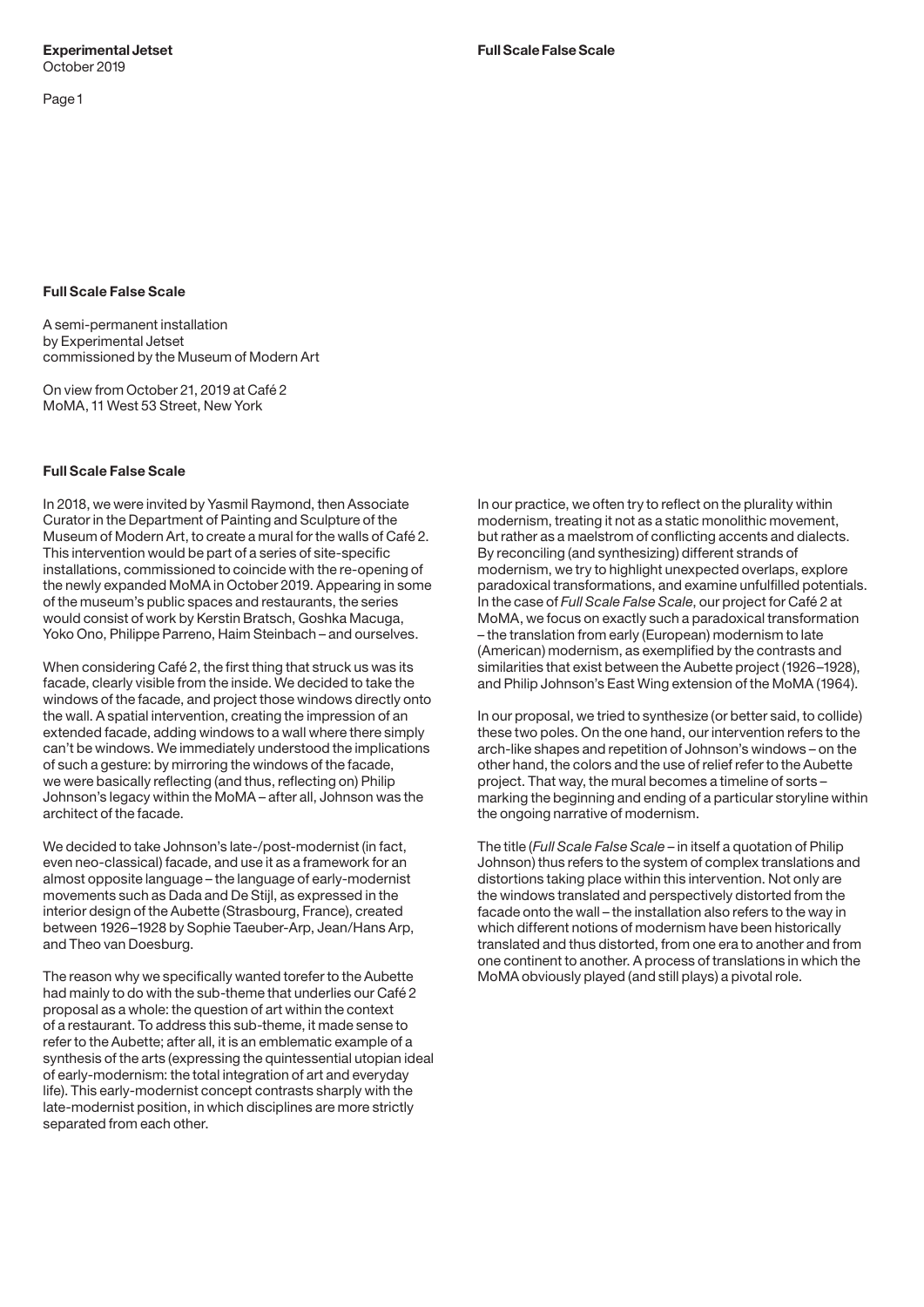# **Full Scale False Scale**

A semi-permanent installation by Experimental Jetset commissioned by the Museum of Modern Art

On view from October 21, 2019 at Café 2 MoMA, 11 West 53 Street, New York

# **A reader of sorts**

Parallel to the development of the installation, we worked on an accompanying publication, to be released (in November 2019) by Roma Publications (Amsterdam). Titled *Full Scale False Scale: A Reader of Sorts*, the paperback (part reader, part collage) forms a subjective archive of research material, just as constructed as the installation itself.

#### **Biography**

Experimental Jetset is an Amsterdam-based graphic design collective consisting of Marieke Stolk, Erwin Brinkers and Danny van den Dungen. Having met at the Gerrit Rietveld Academie, they graduated in 1997 and 1998, and maintained their trans-disciplinary practice ever since. Focusing on printed matter and site-specific installations, Experimental Jetset have worked on projects for a wide variety of institutes, including Stedelijk Museum Amsterdam, Centre Pompidou, and Whitney Museum of American Art.

Their work has been featured in group shows such as *Graphic Design: Now in Production* (Walker Art Center, 2011) and *Ecstatic Alphabets / Heaps of Language* (MoMA, 2012).

Solo exhibitions include *Two or Three Things I Know About Provo* (W139, Amsterdam, 2011), *Two or Three Things – The Brno Edition* (Moravian Gallery, Brno, 2012), *Provo Station* (GfZK, Leipzig, 2016), *Superstructure* (RMIT, Melbourne, 2018), *Alphabet Reform Committee* (Volksbühne Pavilion, Berlin, 2018), and *Full Scale False Scale* (MoMA, New York, 2019).

Work by Experimental Jetset has been collected by MoMA (New York), SFMOMA (San Francisco), Art Institute of Chicago (Chicago), Musée des Arts Décoratifs (Paris), Museum für Gestaltung (Zürich), CNAP (Paris), Stedelijk Museum (Amsterdam), and Cooper Hewitt (New York).

In 2015, Roma Publications (Amsterdam) released a monograph titled *Statement and Counter-Statement: Notes on Experimental Jetset*, featuring essays by Linda van Deursen, Mark Owens, Ian Svenonius, and Jon Sueda.

Between 2000 and 2013, Experimental Jetset have been teaching at the Gerrit Rietveld Academie (Amsterdam). They are currently teaching at ARTEZ Werkplaats Typografie (Arnhem).

www.experimentaljetset.nl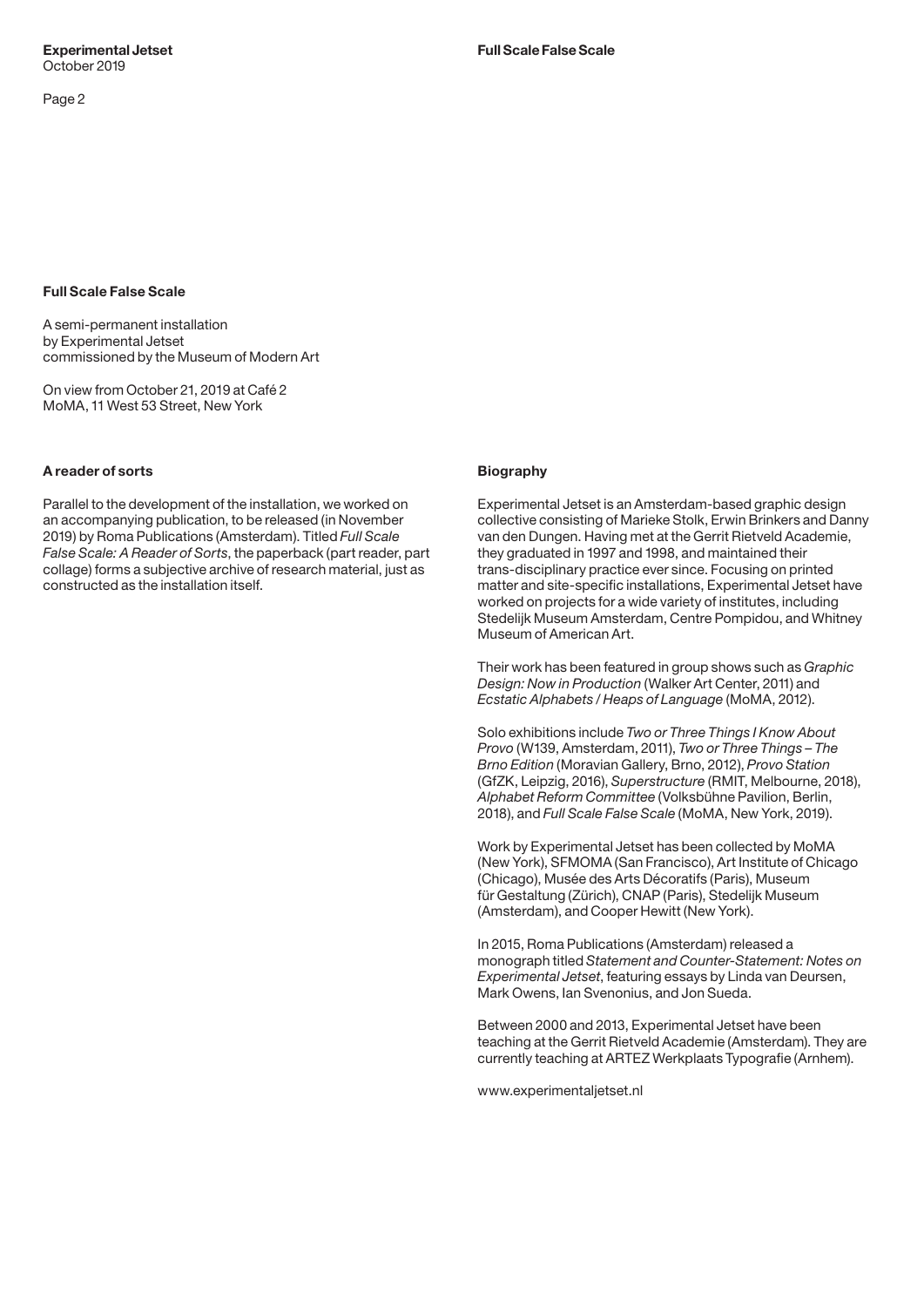**Experimental Jetset Full Scale False Scale** October 2019

Page 3

**Full Scale False Scale**

A semi-permanent installation by Experimental Jetset commissioned by the Museum of Modern Art

On view from October 21, 2019 at Café 2 MoMA, 11 West 53 Street, New York



Photo:

**Full Scale False Scale**  (under construction), 2019

*Work-in-progress (detail)*